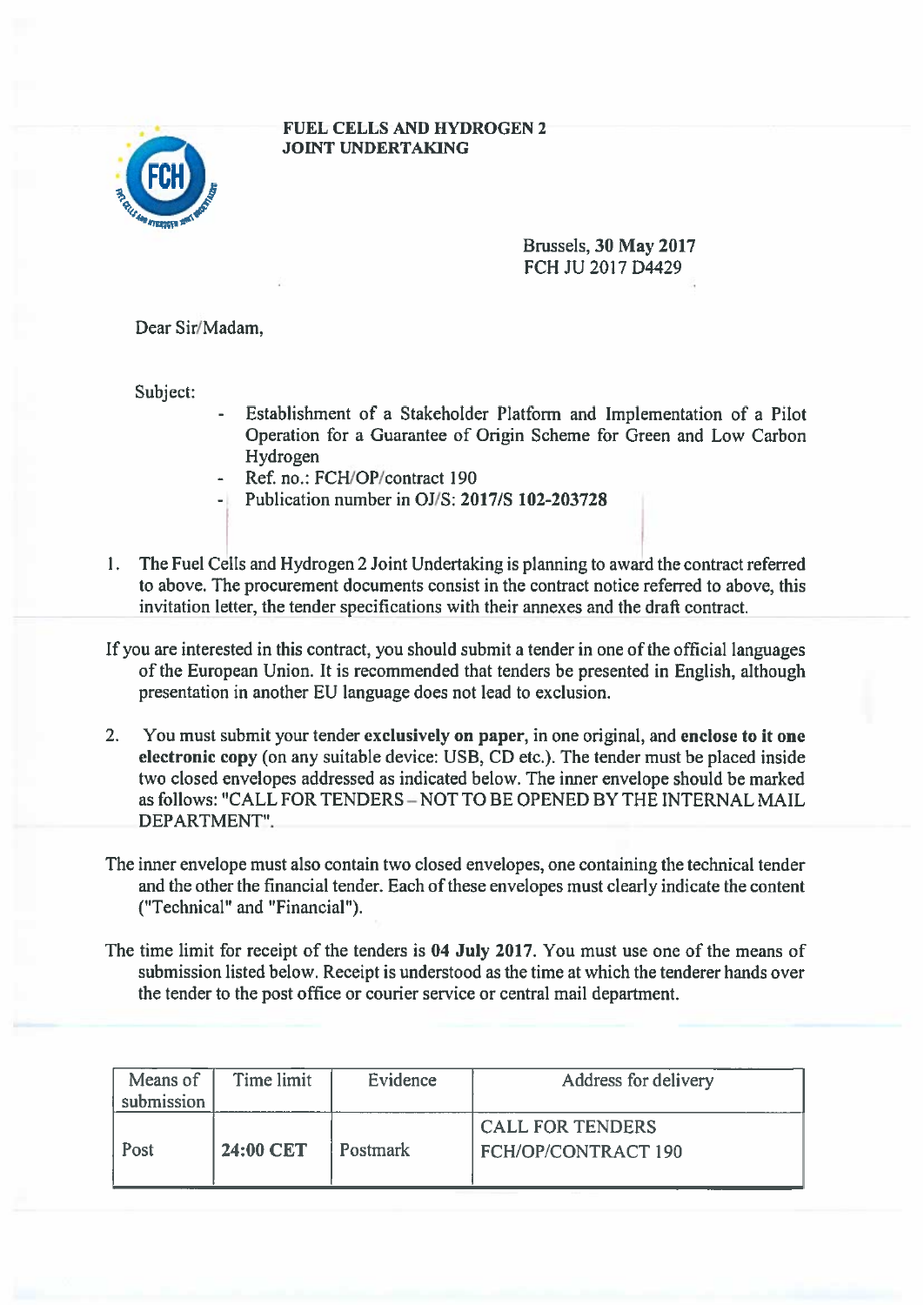|                                     |           |                                                                                                                        | Fuel Cells and Hydrogen 2 Joint<br>Undertaking<br>For the attention of Georgiana Buznosu<br>Avenue de la Toison d'Or 56-60<br>B-1060 Brussels<br>Belgium                |
|-------------------------------------|-----------|------------------------------------------------------------------------------------------------------------------------|-------------------------------------------------------------------------------------------------------------------------------------------------------------------------|
| Courier                             | 24:00 CET | Deposit slip of<br>courier service                                                                                     | <b>CALL FOR TENDERS</b><br>FCH/OP/CONTRACT 190                                                                                                                          |
| In.<br>person<br>(hand<br>delivery) | 17:00 CET | Proof of receipt,<br>signed and<br>dated by the<br>official in the<br>central mail<br>department who<br>takes delivery | Fuel Cells and Hydrogen 2 Joint<br>Undertaking<br>For the attention of Georgiana Buznosu<br>Avenue de la Toison d'Or 56-60<br>B-1060 Brussels (Saint Gilles)<br>Belgium |

Mail can be received from 07.30 to 17.30 Monday to Fridays. The service is closed on Saturdays, Sundays and official holidays of the contracting authority.

- 3. Tenders must be perfectly legible so that there can be no doubt as to words and figures;
- 4. The period of validity of the tender, during which tenderers may not modify the terms of their tenders in any respect, is indicated in Heading IV.3.7 of the contract notice.
- 5. Submission of <sup>a</sup> tender implies acceptance of all the terms and conditions set out in the procurement documents and, where appropriate, waiver of the tenderer's own general or specific terms and conditions. The submitted tender is binding on the tenderer to whom the contract is awarded for the duration of the contract.
- 6. All costs incurred for the preparation and submission of tenders are to be borne by the tenderers and will not be reimbursed.
- 7. A maximum of two representatives per tender can attend the opening of tenders as provided in Section IV.3.8 of the contract notice. For organisational and security reasons, the tenderer must provide the full name and ID or passport number of the representatives at least 3 working days in advance to: info.procurement@fch.europa.eu . Failing that, the contracting authority reserves the right to refuse access to its premises.
- 8. Contacts between the contracting authority and candidates or tenderers are prohibited throughout the procedure save in exceptional circumstances and under the following conditions only:

## Before the date of receipt indicated in point 3:

Upon request, the contracting authority may provide additional information solely for the purpose of clarifying the procuremen<sup>t</sup> documents.

Any reques<sup>t</sup> for additional information must be made in writing only to info.procurement@fch.europa.eu.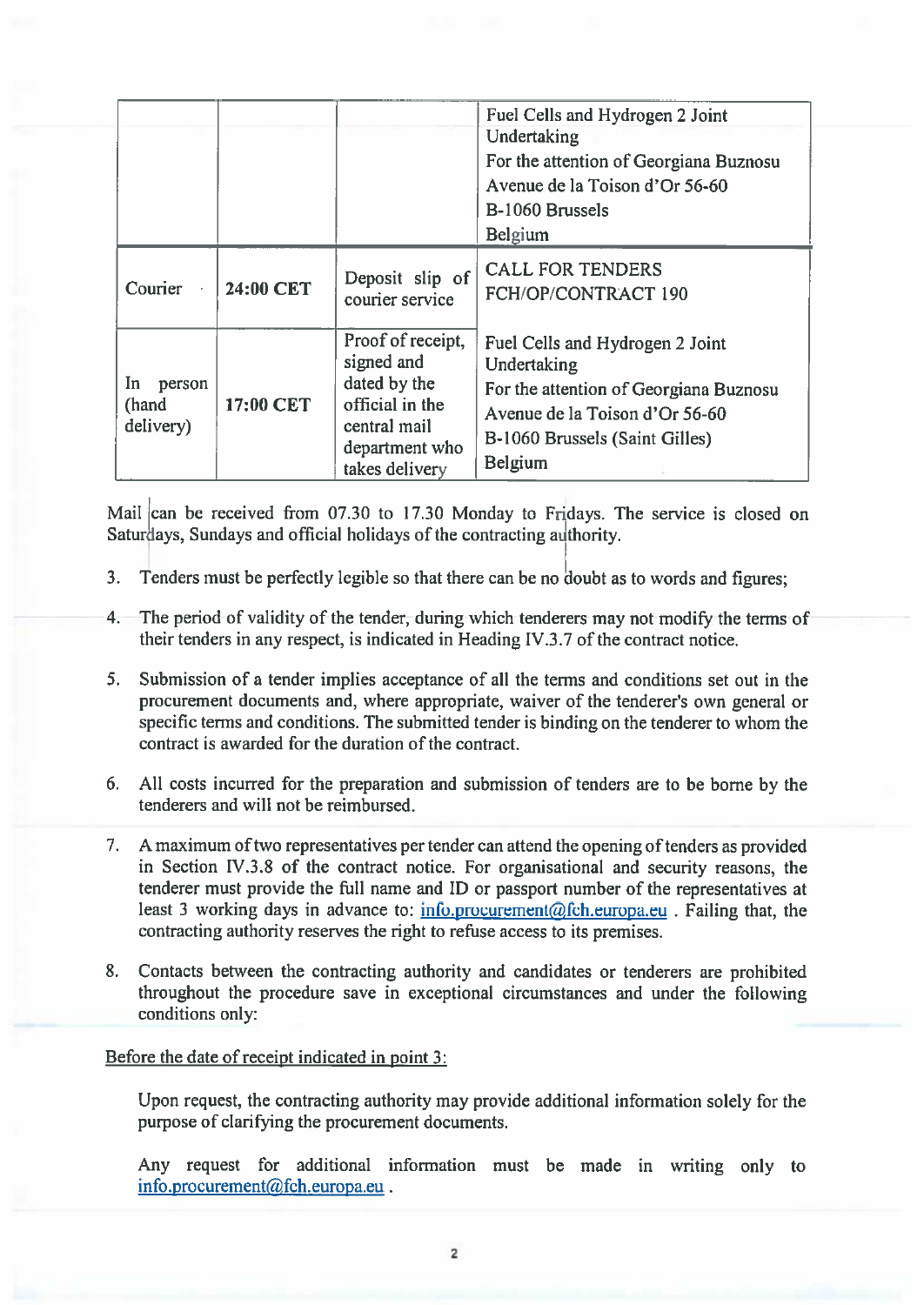The contracting authority may, on its own initiative, inform interested parties of any error, inaccuracy, omission or any other type of clerical error in the text of the procuremen<sup>t</sup> documents.

Any additional information including that referred to above will be posted on http://fch.europa.eu/page/procurements. The website will be updated regularly and it is your responsibility to check for updates and modifications during the submission period.

## After the opening of tenders:

If obvious clerical errors in the tender need to be corrected or confirmation of <sup>a</sup> specific or technical element is necessary, the contracting authority will contact the tenderer provided this does not lead to substantial changes to the terms of the submitted tender.

- 9. This invitation to tender is in no way binding on the contracting authority. The contracting authority's contractual obligation commences only upon signature of the contract with the successful tenderer.
- 10. Up to the point of signature, the contracting authority may cancel the procuremen<sup>t</sup> procedure without the candidates or tenderers being entitled to claim any compensation. This decision must be substantiated and the cahdidates or tenderers notified.
- 11. Once the contracting authority has opened the tender, it becomes its property and it shall be treated confidentially.
- 12. You will be informed of the outcome of this procuremen<sup>t</sup> procedure (award decision) by e-mail only. It is your responsibility to provide <sup>a</sup> valid e-mail address together with your contact details in your tender and to check this e-mail address regularly.
- 13. If processing your reply to the invitation to tender involves the recording and processing of personal data (such as your name, address and CV), such data will be processed pursuan<sup>t</sup> to Regulation (EC) No 45/2001 on the protection of individuals with regard to the processing of personal data by the Community institutions and bodies and on the free movement of such data. Unless indicated otherwise, your replies to the questions and any personal data requested are required to evaluate your tender in accordance with the specifications of the invitation to tender and will be processed solely for that purpose by The Fuel Cells and Hydrogen 2 Joint undertaking. Details concerning the processing of your personal data are available on the privacy statement at: http://www.fch.europa.eu/sites/default/files/PRIVACY%2OSTATEMENT%20- %20experts%2Cprocurement%2Cgrants%2OAND%2orecruitment%20- %20MERGED%20%28FINAL%20version%29%20%28ID%20147829%29%20updated-

1.pdf

14. Your personal data may be registered in the Early Detection and Exclusion System (EDES) if you are in one of the situations mentioned in Article 106 of the Financial Regulation'.

Regulation (EU, Euratom) No 966/2012 of the European Parliament and of the Council of 25 October 2012 on the financial rules applicable to the general budget of the Union and repealing Council Regulation (EC, Euratom) No 1605/2002 (OJ <sup>L</sup> <sup>298</sup> of 26.10.2012, p. 1) as amended.